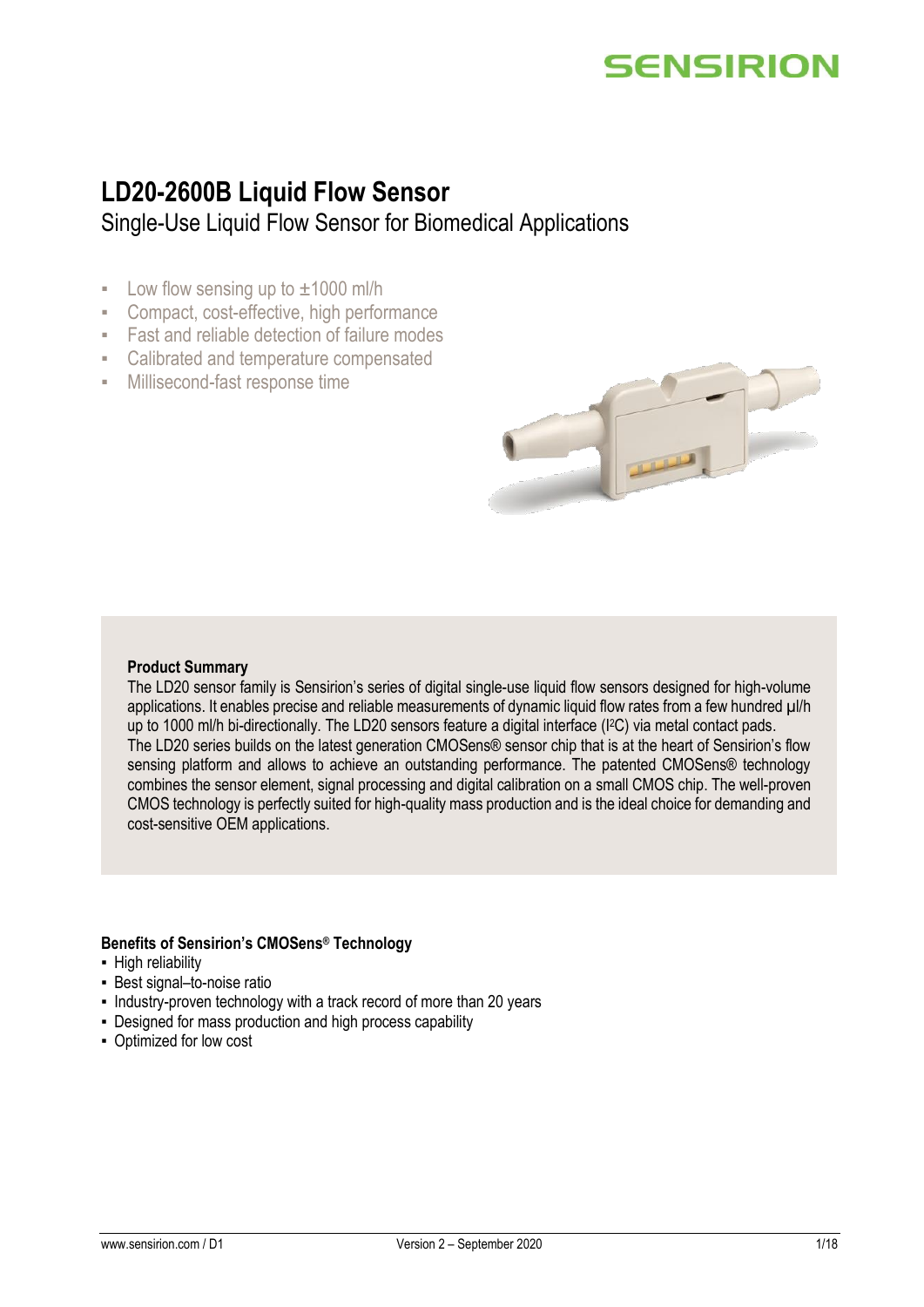### **Contents**

| 1 Sensor Performance                     | 3  |
|------------------------------------------|----|
| 2 Specifications                         | 5  |
| 3 Sensor Output Signal Description       | 6  |
| 4 Digital Interface Description          | 10 |
| 5 Fluidic Specifications and Connections | 15 |
| 6 Mechanical Specifications              | 15 |
| 7 Ordering Information                   | 16 |
| 8 Packaging Information                  | 16 |
| 9 Important Notices                      | 17 |
| 10 Headquarters and Subsidiaries         | 18 |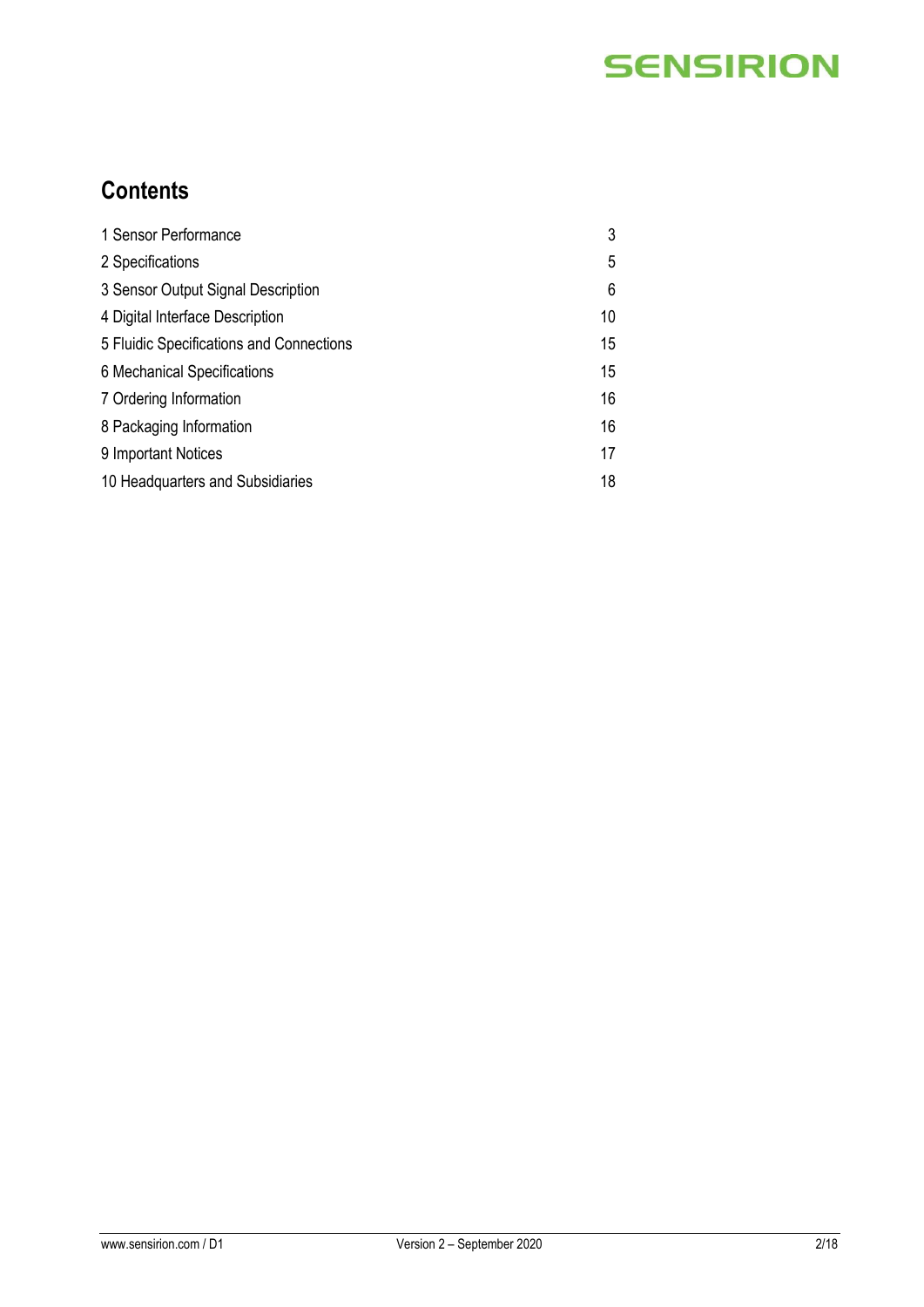### **1 Sensor Performance**

The following Table 1 lists the specifications of the single-use liquid flow sensor LD20-2600B. The product comes fully calibrated for water  $(H<sub>2</sub>O)$ .

| Parameter                                     | LD20-2600B | Unit                  |
|-----------------------------------------------|------------|-----------------------|
| $H2O$ full scale flow rate                    | 1000       | ml/h                  |
| $H2O$ sensor output limit <sup>1</sup>        | 1300       | ml/h                  |
| Accuracy below full scale                     | 5          | % of measured value   |
| (whichever error is larger)                   | 2.5        | ml/h                  |
| Repeatability below full scale                | 0.5        | % of measured value   |
| (whichever error is larger)                   | 0.25       | ml/h                  |
| Temperature coefficient <sup>2</sup>          | 0.2        | % measured value / °C |
| (additional error / °C; whichever is larger)  | 0.1        | ml/h $/$ °C           |
| Mounting orientation sensitivity <sup>3</sup> | 10         | ml/h                  |
| Calibrated for                                | Water      |                       |
| Recommended maximum use duration              |            | days                  |
| Shelf life <sup>4</sup>                       | 3          | years                 |

Table 1: Specifications for single-use liquid flow sensor LD20-2600B (all data for medium H<sub>2</sub>O, at 23°C, and for VDD 3.5 V)

<sup>1</sup> Flow rate at which the sensor output saturates. See sectio[n 1.1](#page-3-0) for performance between full scale and saturation point.

<sup>2</sup> Additional accuracy error in case liquid and ambient temperatures are similar but both deviating from 23 °C.

<sup>3</sup> Maximum additional offset when flow channel is vertical.

<sup>4</sup> When stored at 15°C - 35°C and 30 - 70 % RH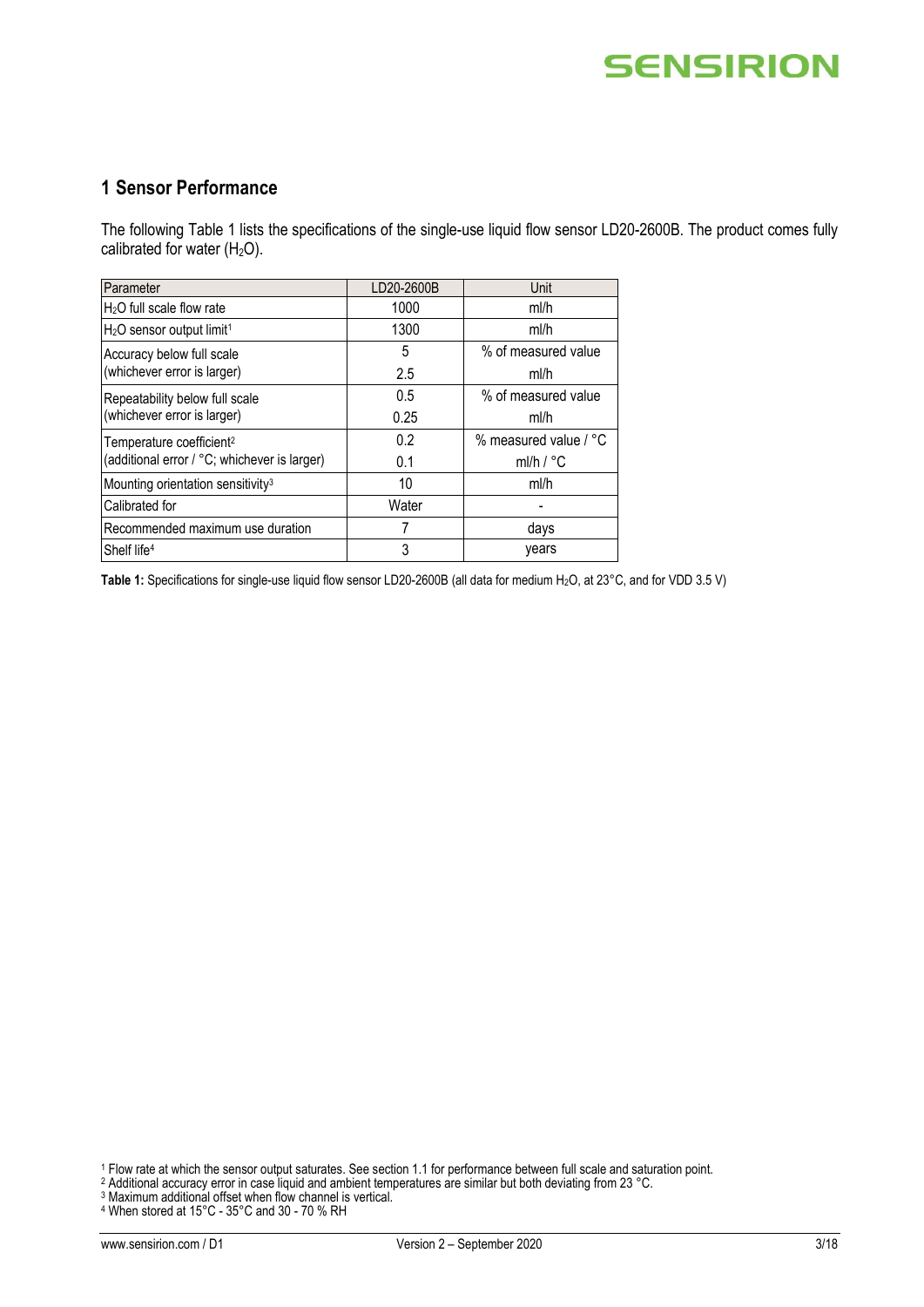#### <span id="page-3-0"></span>**1.1 Specification Charts**

The LD20 liquid flow sensors show bi-directional, linear transfer characteristics. The product comes fully calibrated for water  $(H<sub>2</sub>O)$ .



Figure 1: Liquid flow sensor accuracy and repeatability across the flow range of the LD20-2600B. Relative error in ±% of measured value for  $H<sub>2</sub>O$ .



**Figure 2:** Liquid flow sensor accuracy and repeatability across the positive flow range of the LD20-2600B. Absolute error in ml/h for H2O.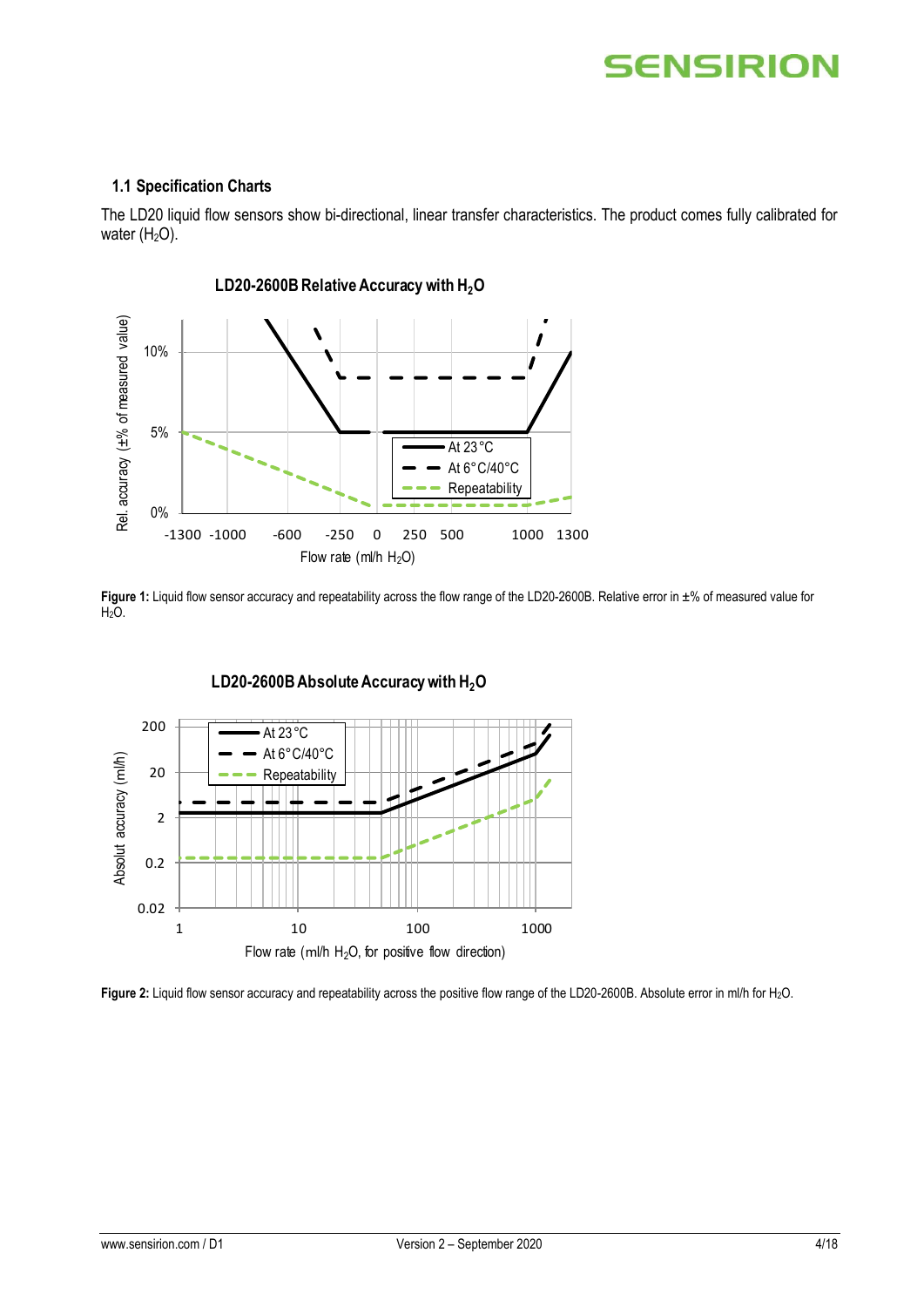### **2 Specifications**

#### **2.1 Electrical Specifications**

| Parameter           | Symbol      | <b>Conditions</b> | Min. | <b>Typical</b> | IMax. | <b>Units</b> | <b>Comments</b> |
|---------------------|-------------|-------------------|------|----------------|-------|--------------|-----------------|
| Supply voltage DC   | <b>VDD</b>  |                   | 3.2  | 3.5            | 3.8   |              |                 |
| Power-up/down level | <b>VPOR</b> |                   | 2.3  | 2.5            | 2.7   |              |                 |
| Supply current      |             | IMeasurement      | 0.05 | l4.5           | 6.0   | mA           | $VDD = 3.5 V$   |
|                     | IDD         | Idle mode         |      | 0.05           | 0.6   | mA           |                 |
|                     |             | Sleep mode        |      |                | 0.001 | 'mA          |                 |

**Table 2:** Electrical characteristics

#### **2.2 Timing Specifications**

| Parameter                                             | Symbol        | Min. | Typical | Max. | <b>Units</b> | <b>Comments</b>                                                                                                  |
|-------------------------------------------------------|---------------|------|---------|------|--------------|------------------------------------------------------------------------------------------------------------------|
| Power-up time                                         | tr∪           |      |         | 25   | ms           | Time to sensor ready                                                                                             |
| Soft reset time                                       | tsr           |      |         | 25   | ms           | Time between soft reset command or exit sleep mode and<br>sensor ready                                           |
| Warm-up time                                          | <b>Lw</b>     |      | 120     |      | ms           | Time needed until sensor output is within specification<br>according to section 1.1 at 50% full scale flow rate. |
| <sup>2</sup> C SCL frequency                          | $f_{12C}$     |      | 400     | 1000 | kHz          |                                                                                                                  |
| Update rate liquid flow<br>value and High Flow flag   | <b>T</b> flow | 1800 | 2000    | 2200 | Hz           |                                                                                                                  |
| Update rate temperature<br>value and Air-in-Line flag | Ttemp         | 73   | 83      | 111  | Hz           |                                                                                                                  |
| Recommended sensor<br>read out frequency              | <b>Tro</b>    | 10   | 50-200  | 2000 | Hz           | Recommendations are based on explanations in section 3.1                                                         |

<span id="page-4-1"></span>**Table 3:** Timing specifications

#### **2.3 Absolute Minimum and Maximum Ratings**

Stress levels beyond those listed in [Table 4](#page-4-0) may cause permanent damage to the sensor or affect its reliability. These are stress ratings only and functional operation of the sensor at these conditions is not guaranteed. Ratings are only tested each at a time.

| Parameter                                   | Rating                  | <b>Unit</b> |
|---------------------------------------------|-------------------------|-------------|
| Operating temperature                       | $+5+45$                 | I°С         |
| Operating humidity                          | 095 %RH; non-condensing | % RH        |
| Short term storage temperature <sup>5</sup> | $-40+60$                | I°С         |
| Short term storage humidity <sup>5</sup>    | 095 %RH; non-condensing | % RH        |
| ESD HBM (human body model) <sup>6</sup>     | 4 (class 3A)            | lkV         |
| Supply voltage V <sub>DD</sub>              | $-0.3$ to 5.5           |             |
| <b>Burst pressure</b>                       | 10                      | lbar        |

<span id="page-4-0"></span>**Table 4:** Absolute minimum and maximum ratings

**ESD Warning:** The sensor is susceptible to ESD damages, especially when touching the connector pins. During handling and testing, suitable ESD precautions must be taken.

<sup>5</sup> Flow path empty. Short term storage refers to temporary conditions during e.g. transport.

<sup>&</sup>lt;sup>6</sup> ESD level of sensor chip. ESD level of entire system or device to be determined by customer.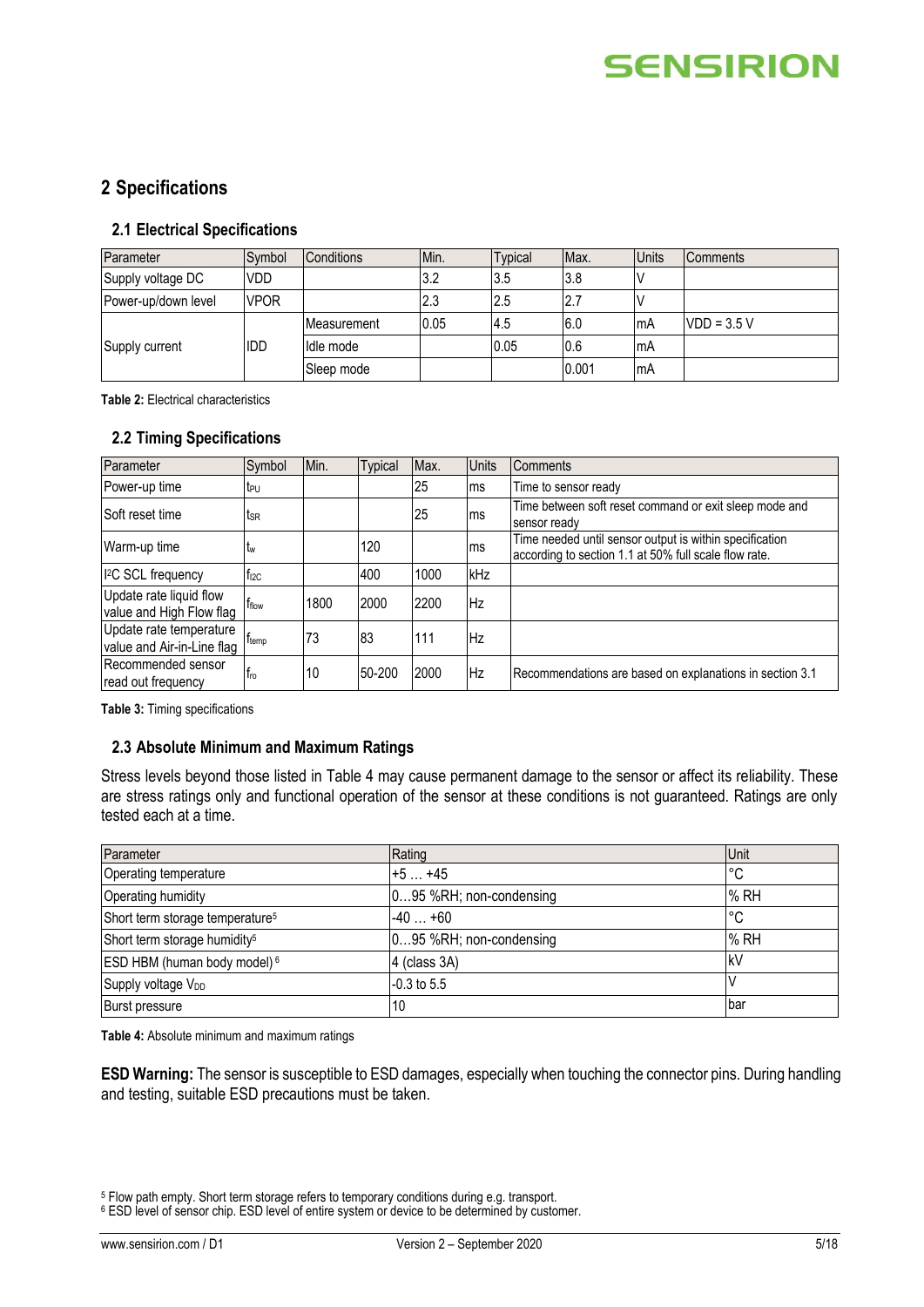# SENSIRIOI

#### **2.4 Pad Assignment**

The LD20 liquid flow sensor is equipped with 5 metal contact pads for electrical connection, see below [Table 5](#page-5-1) for the pad assignment.

| Pad            | Description | Comments                                        |
|----------------|-------------|-------------------------------------------------|
|                | SDA (data)  | Serial data, bidirectional                      |
| $\overline{2}$ | VDD         | Supply voltage                                  |
| l3             | <b>GND</b>  | Ground                                          |
| $\overline{4}$ | SCL (clock) | Serial clock, bidirectional                     |
| 5              | n.c.        | Nonfunctional, connect to GND or leave floating |



<span id="page-5-1"></span>**Table 5:** Pad assignment

#### <span id="page-5-2"></span>**3 Sensor Output Signal Description**

#### <span id="page-5-0"></span>**3.1 Flow Rate Measurement**

After the sensor receives the "start continuous measurement" command it enters the continuous measurement mode and continuously performs measurements of  $-0.5$  ms length. Therefore, the flow rate value is updated every 0.5 ms (see [Table 3\)](#page-4-1).

The output flow rate value corresponds to the average  $\overline{x}$  of all individual 0.5 ms measurements  $x_i$  since the last read out. This has the benefit that the user can read out the sensor at his own desired speed, without losing information and thus prevents aliasing. During the first 100 ms of averaging, the averaged value is obtained as the arithmetic mean.

$$
\bar{x} = \sum_{i=1}^{N} \frac{x_i}{N} \quad \text{for } t < 100 \text{ ms}
$$

When the reading speed is slower than 100 ms, the sensor will continue to average, but with a different algorithm. In this algorithm exponential smoothing is used, with a smoothing factor  $\alpha$  = 0.0125.

 $S_k = \alpha \cdot x_i + (1 - \alpha) \cdot S_{k-1}, \quad S_0 = \overline{x}$ , for  $t > 100$  ms

Where  $S_0$  is the arithmetic mean value after the first 100 ms and the output flow rate value corresponds to the last available  $S_k$ .

With an exponential smoothing factor of  $\alpha$  = 0.0125 the user receives approximately an average value of the last 100 ms. In order not to lose information the sensor should be read out at least once every 100 ms. When the sensor has entered exponential smoothing, this is indicated by bit 5 in the signaling flag output of the sensor being set to high (=1) (see section [4.3.1\)](#page-10-0). The exponential smoothing signaling flag is only available from S/N 2040-xxxxxx and up, i.e. product ID revision 02 (see section [4.3.5\)](#page-12-0).

Please refer to relevant literature for more information about exponential smoothing.

#### **3.2 Temperature Measurement**

The temperature is measured every ~12 ms (see [Table 3\)](#page-4-1) with the help of an additional onboard temperature sensor. It provides the sensor's temperature, which is influenced by the ambient and fluid temperatures as well as the operating conditions of the sensor. The temperature values are not averaged as described above. The read out temperature value corresponds always to the latest temperature measurement available.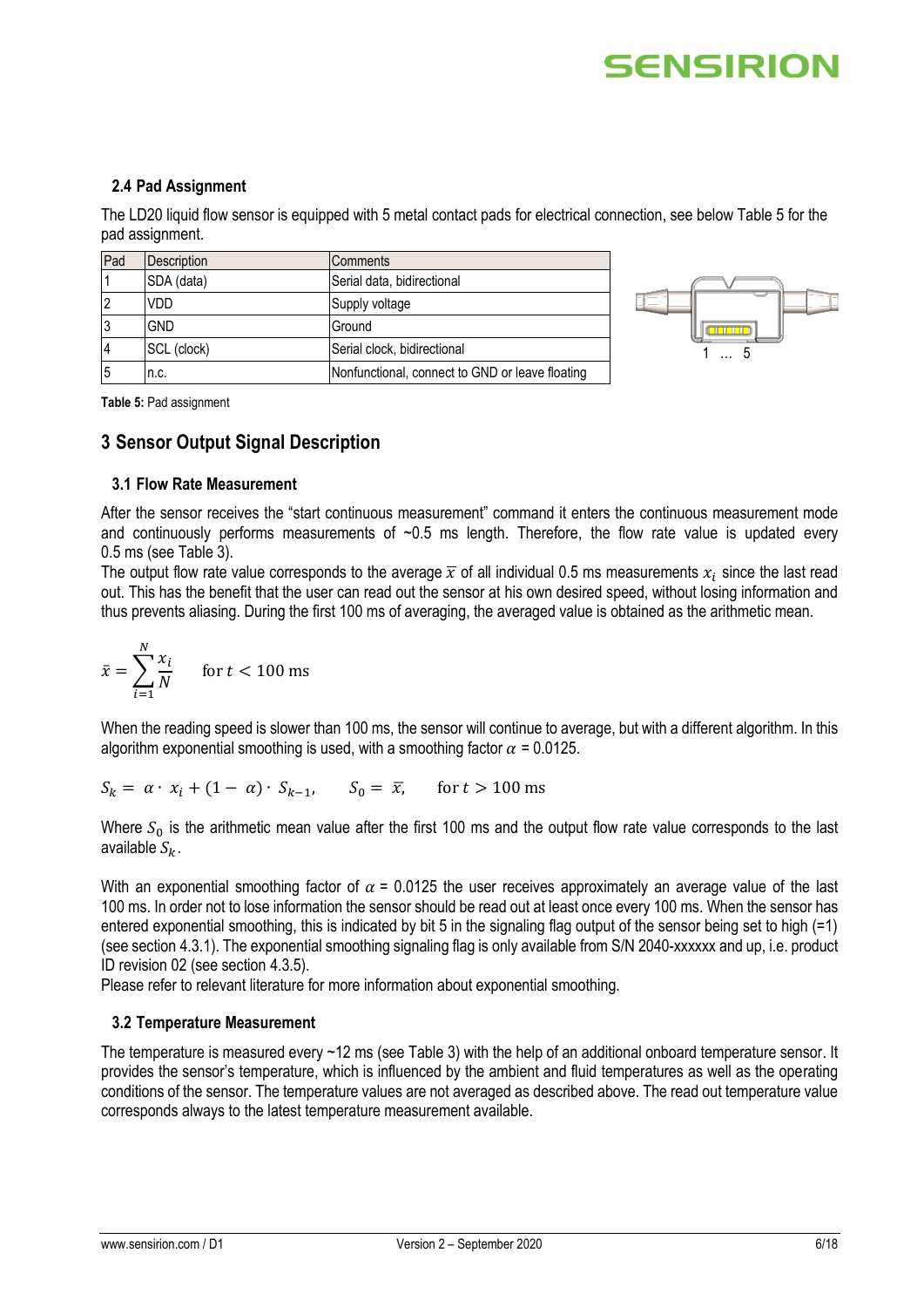#### **3.3 Extended Features for Failure Mode Detection**

The sensors of the LD20 series use Sensirion's latest flow chip generation. This enables detecting failures like air-in-line or flow rates exceeding the output limit of the sensor. Such conditions are indicated as signaling flags to the user.

In addition to the flow rate and temperature values, the user can therefore read out several signaling flags (see section [4.3.1\)](#page-10-0), including two flags for failure mode detection as well as a flag indicating whether exponential smoothing is used as averaging algorithm of the flow rate data (see section [3.1\)](#page-5-0).

The two signaling flags for failure mode detection, the *Air-in-Line* and the *High Flow flag*, report if an air-in-line or high flow event occurred at least once since the last readout took place. For example, if the sensor is read out after 50 ms have passed since the last readout took place, the corresponding signaling flag will be output as "high", if an air-in-line or high flow condition was detected at least once at any time during these last 50 ms.

When using Sensirion's Viewer Software, the user has to select *Signaling Flags* under the *Type of Measurement* dropdown menu to display the signaling flags while taking measurements. While the sampling time is faster than 100 ms, an air-in-line condition is displayed as a "1" and a high flow condition is displayed as a "2". If both conditions occur simultaneously this is hence displayed as a "3". When the sensor has entered exponential smoothing and bit 5 of the signal flag output is set to high, the signaling flag output as displayed in the Viewer Software hence changes to 33, 34, 35 respectively.

The following sections provide further details about the two available failure mode detection signaling flags.

#### <span id="page-6-0"></span>**3.3.1 Detection of High Flow Rates**

During priming or flushing of fluidic systems, much higher flow rates than the sensor's output limit might be needed. The sensor is not damaged in these situations as long as the maximum recommended operating pressure is not exceeded. However, high flow rates (that exceed the output limit of the sensor) cause the sensor to saturate or output incorrect flow rate measurements. By checking the *High Flow* flag this potential error can be monitored and detected reliably.

In cases where the output limit is exceeded, bit 1 of the signaling flag output is set to high (= 1). The bit 1 in the signaling flag output stays high until it is read out.

#### **3.3.2 Detection of Air-in-Line**

Owing to the thermal measurement principle of Sensirion's liquid flow sensors, the sensors can differentiate between air and liquid media filling the flow channel.

When air is passing through the sensor, the bit 0 of the signaling flag output is set to high (= 1). The bit 0 in the signaling flag output stays high until it is read out. See [Figure](#page-7-0) 3 below.

Since the air bubble has an impact on the flow velocity profile inside the sensor's flow channel, the *High Flow flag* (see section [3.3.1\)](#page-6-0) might also be set at the beginning and at the end of the air bubble.

The output of the signaling flags as well as the typical flow rate signal are visualized in the following graphs 1 to 5, while an air bubble travels through the sensor's flow channel from left to right.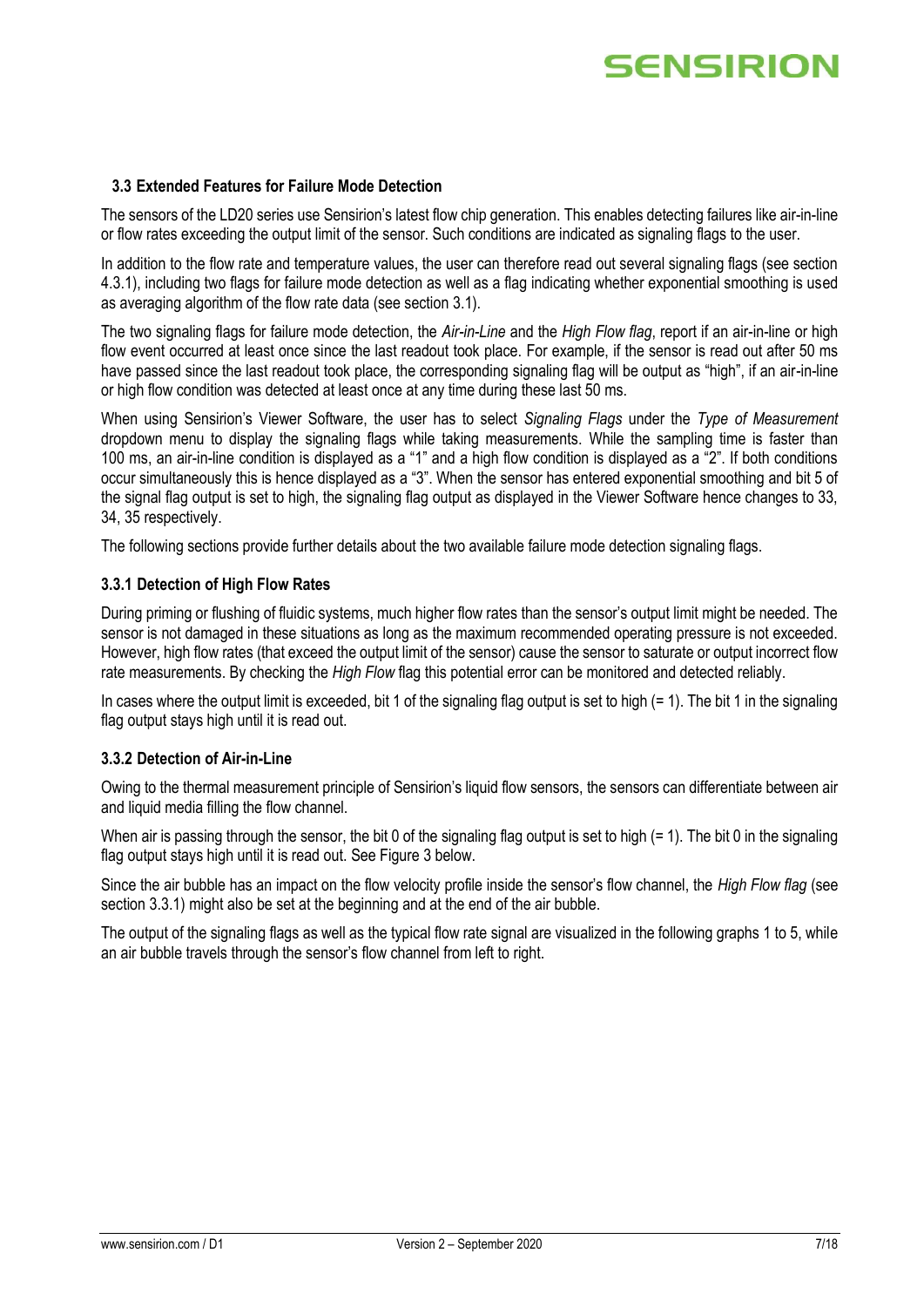

<span id="page-7-0"></span>**Figure 3:** Detection of air-in-line events with the LD20-2600B. The graphs illustrate the air-in-line and high-flow flags while a bubble is passing though the sensor from left to right.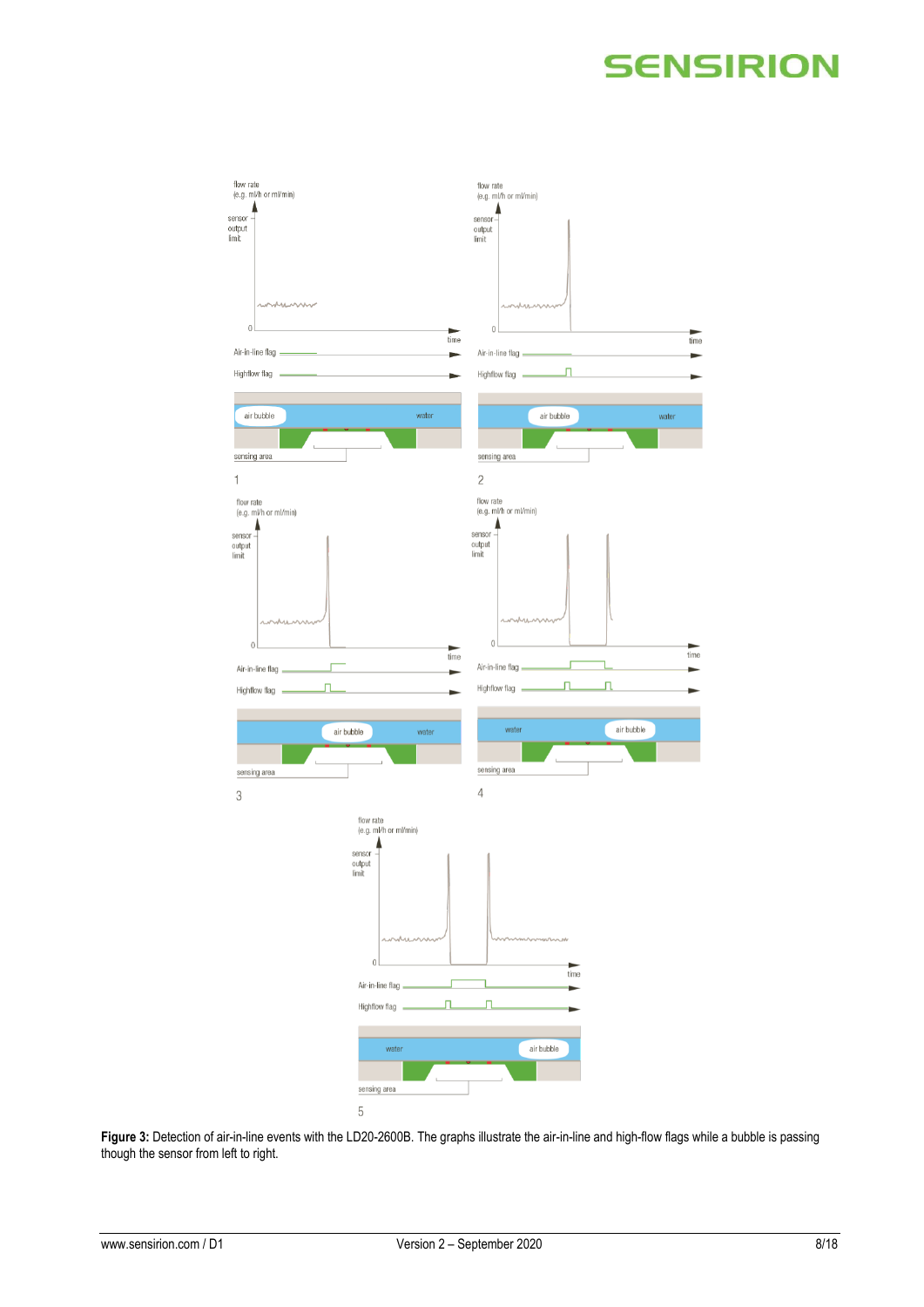#### <span id="page-8-0"></span>**3.4 Sensor Start-Up and Warm-Up Behavior**

The maximum time for system power-up is 25 ms until the sensor responds to communication requests.

After reset or start-up of the sensor, the sensor's internal heater is turned off and must be started by performing a *Start Continuous Measurement* command (see section [4.3.1\)](#page-10-0). The very first measurement is delayed by approximately 12 ms for the LD20-2600B liquid flow sensor.

Due to the thermal measurement principle a total warm-up time of typically 120 ms is necessary for a reliable measurement. This includes the 12 ms needed for measurement initialization.

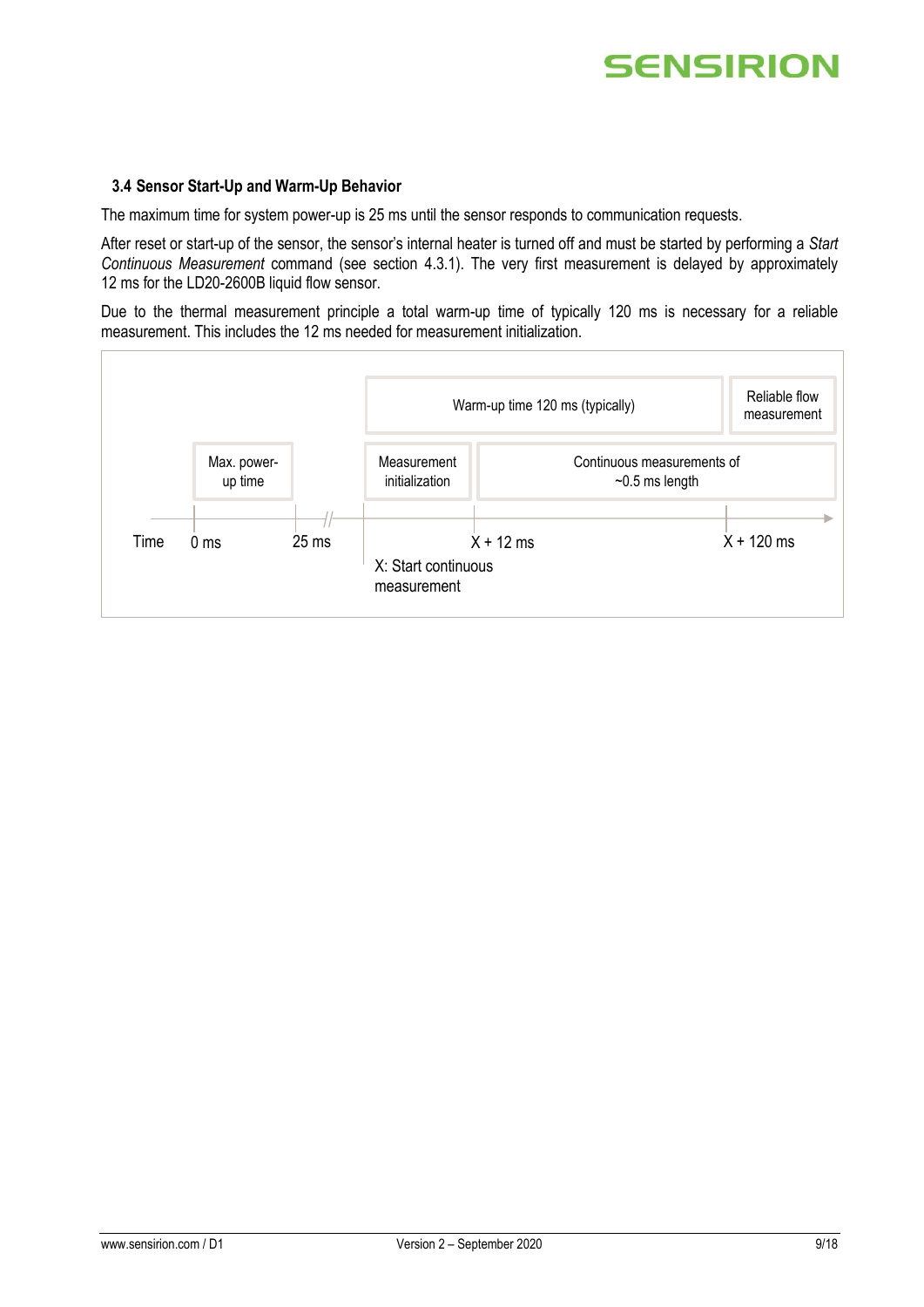### **4 Digital Interface Description**

The sensor's digital interface is compatible with the I2C protocol. This chapter describes the available command set. For detailed information about the I<sup>2</sup>C protocol, please consult the document "NXP I<sup>2</sup>C-bus specification and user manual" [\(http://www.nxp.com/documents/user\\_manual/UM10204.pdf\)](http://www.nxp.com/documents/user_manual/UM10204.pdf).

The physical interface consists of two bus lines, a data line (SDA) and a clock line (SCL) which need to be connected via pull-up resistors to the bus voltage of the system.

#### **4.1 I <sup>2</sup>C Address**

The sensor's I<sup>2</sup>C address is 8. The I<sup>2</sup>C header is formed by the I<sup>2</sup>C address followed by a read or write bit.

#### **4.2 I <sup>2</sup>C Sequences**

The commands are 16-bit. Data is read from the sensor in multiples of 16-bit words, each followed by an 8-bit checksum to ensure communication reliability.

I <sup>2</sup>C master sends the write header and writes a 16-bit command



I <sup>2</sup>C master sends the read header and receives multiple 16-bit words with CRC byte.



Dark areas with white text indicate that the sensor controls the SDA (Data) line.

I <sup>2</sup>C sequences can be aborted with a NACK and STOP condition.

#### **4.3 I <sup>2</sup>C Commands**

The command set consists of a set of different commands:

- Start continuous measurement command
- Stop measurement command
- **Soft reset**
- **Entering and exiting sleep mode**
-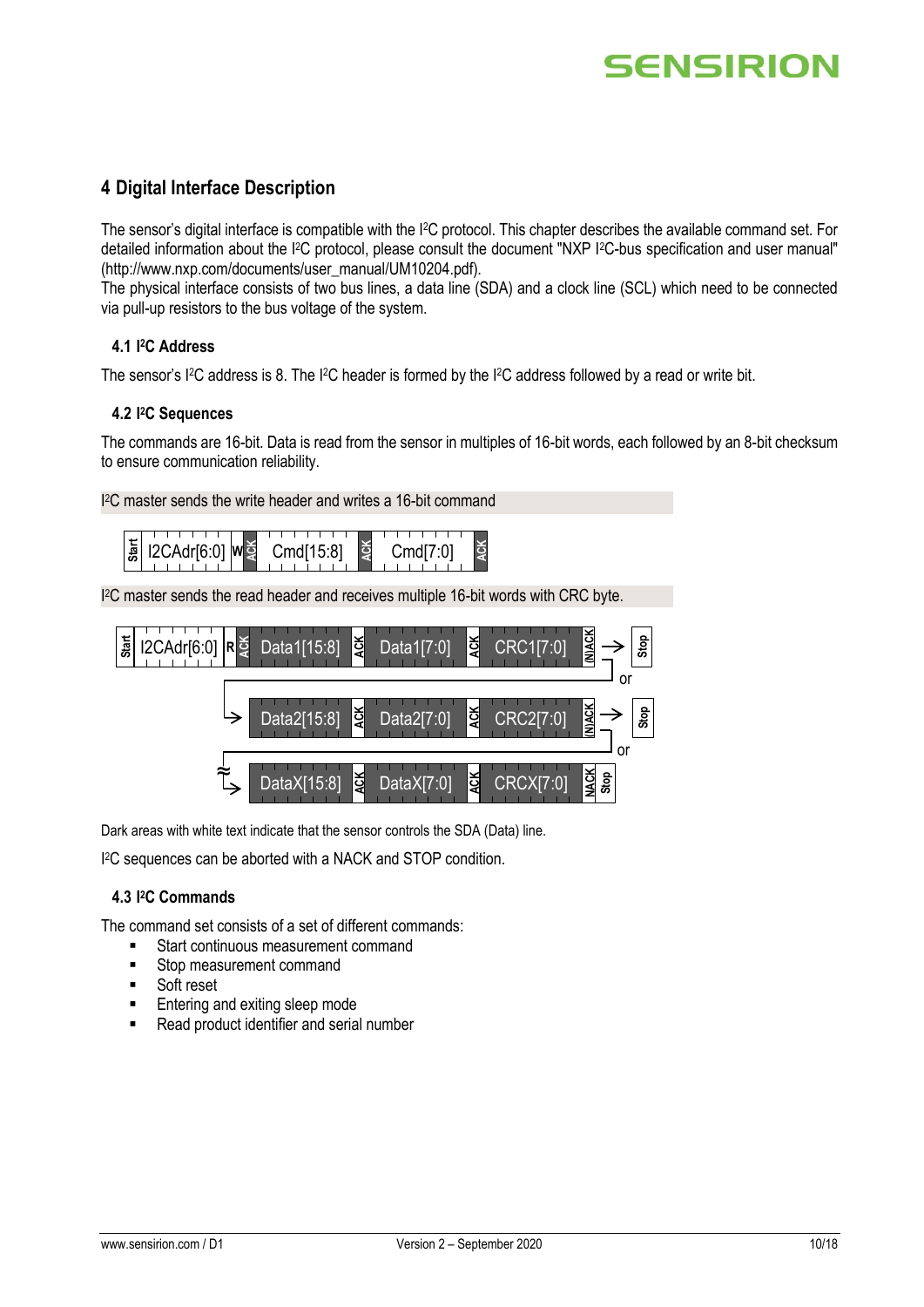#### <span id="page-10-0"></span>**4.3.1 Start Continuous Measurement**

The sensor measures both the flow rate and the temperature. Both measurement results can be read out through one single I<sup>2</sup>C read header while a continuous measurement is running.

| Command          | <b>ICommand code (Hex)</b> | <b>IDescription</b>                                                             |
|------------------|----------------------------|---------------------------------------------------------------------------------|
| Start continuous | 0x3608                     | <b>IThis command starts the continuous measurement</b>                          |
| Imeasurement     |                            | $\blacksquare$ mode for H <sub>2</sub> O. Outputs are the liquid flow rate, the |
|                  |                            | Isensor's temperature and the signaling flags.                                  |

**Table 6:** I²C command to start continuous measurement

After the command has been sent, the chip continuously measures and updates the measurement results as described in sectio[n 3.](#page-5-2) New results (flow, temperature, and signaling flags) can be read continuously with a single I<sup>2</sup>C read header for each set of measurements.

After the start measurement command is sent:

- the first measurement result is available after 12 ms;
- small accuracy deviations (% m.v.) can occur while the sensor warms up (see sectio[n 3.4\)](#page-8-0).

While no measurement data is available yet, the sensor will respond with a NACK to the I<sup>2</sup>C read header (I<sup>2</sup>C address + read bit).

| Preceding command   | Consecutive read            | <b>Description</b>                                        |
|---------------------|-----------------------------|-----------------------------------------------------------|
| Continuous          | Byte1: Flow 8msb            | After a start continuous measurement command, the         |
| <b>Imeasurement</b> | Byte2: Flow 8lsb            | Imeasurement results can be read out.                     |
|                     | Bvte3: CRC                  | The temperature and the consecutive bytes don't need      |
|                     | Byte4: Temp 8msb            | to be read out (every time). The read sequence can be     |
|                     | Byte5: Temp 8lsb            | aborted by a NACK and a STOP condition.                   |
|                     | IBvte6: CRC                 |                                                           |
|                     | Byte7: Signaling flags 8msb | Bit 0 and bit 1 of the signaling flags are used to detect |
|                     | Byte8: Signaling flags 8lsb | air-in-line and high flow events. Bit 5 of the signaling  |
|                     | Byte9: CRC                  | flags indicates whether the sensor uses exponential       |
|                     |                             | smoothing for flow data averaging. Bit 2  4 and 6         |
|                     |                             | 15 are reserved for future use.                           |

**Table 7:** Consecutive reads after I²C command to start continuous measurement

| Bit      | Signaling flags (set to high = 1, set to low = 0) |
|----------|---------------------------------------------------|
|          | Air-in-Line flag                                  |
|          | High Flow flag                                    |
| $2-4$    | Unused, reserved for future use.                  |
| 5        | Exponential smoothing active                      |
| $6 - 15$ | Unused, reserved for future use.                  |

**Table 8:** Bit assignment of 16-bit signaling flags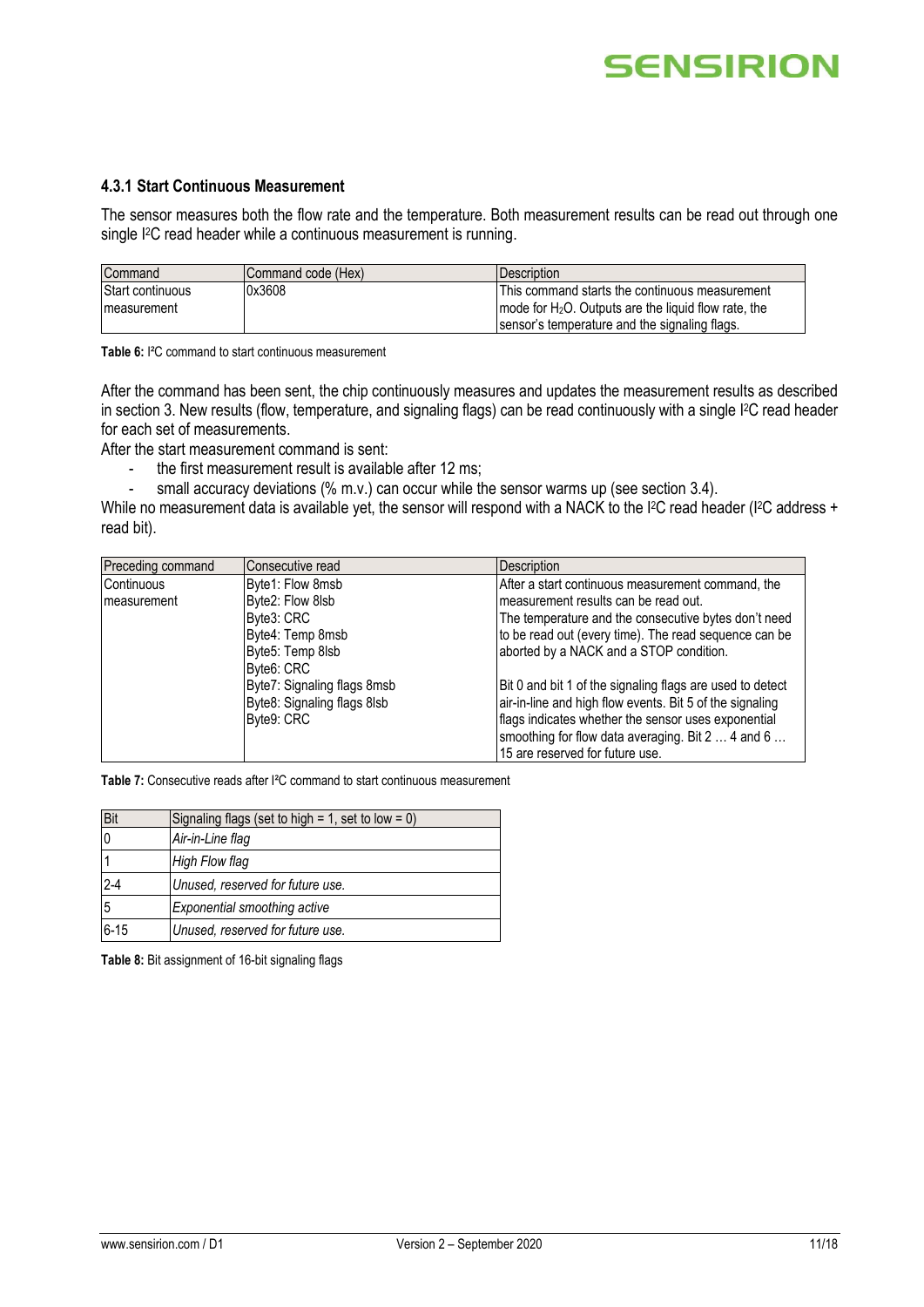#### **4.3.2 Stop Continuous Measurement**

| Command         | Command code (Hex) | <b>IDescription</b>                                      |
|-----------------|--------------------|----------------------------------------------------------|
| Stop continuous | 0x3FF9             | This command stops the continuous measurement and        |
| Imeasurement    |                    | puts the sensor in idle mode. After it receives the stop |
|                 |                    | command, the sensor needs up to 0.5 ms to power          |
|                 |                    | down the heater, enter idle mode and be receptive for a  |
|                 |                    | Inew command.                                            |

**Table 9:** I²C command to stop continuous measurement

When the sensor is in continuous measurement mode, the sensor must be stopped before it can accept another command. The only exception is the soft reset command.

In idle mode the sensor will consume less power, but consider the sleep mode for most effective energy saving.

#### **4.3.3 Soft Reset**

| Command            | $\mathsf{II}^2\mathsf{C}$ address + W bit +<br>command code (Hex) | Consecutive read | Description                                                                                                                                                                                                                                                                                                                                                                                                                                     |
|--------------------|-------------------------------------------------------------------|------------------|-------------------------------------------------------------------------------------------------------------------------------------------------------------------------------------------------------------------------------------------------------------------------------------------------------------------------------------------------------------------------------------------------------------------------------------------------|
| General call reset | 0x0006                                                            | ΝA               | This sequence resets the sensor with a separate reset<br>block, which is as much as possible detached from the<br>rest of the system on chip.<br>Note that the I <sup>2</sup> C address is 0x00, which is the general call<br>address, and that the command is 8-bit. I.e., the soft reset<br>command must not be preceded by an I <sup>2</sup> C write header.<br>The reset is implemented according to the I <sup>2</sup> C<br>specification. |

**Table 10:** Reset command

After the reset command the sensor will take maximum 25 ms to reset. During this time the sensor will not acknowledge its address nor accept commands.

#### **4.3.4 Entering and Exiting Sleep Mode**

In sleep mode the sensor uses the minimum amount of current. The mode can only be entered from idle mode, i.e. when the sensor is not measuring.

This mode is particularly useful for battery operated devices. To minimize the current in this mode, the complexity of the sleep mode circuit has been reduced as much as possible, which is mainly reflected by the way the sensor exits the sleep mode.

In sleep mode the sensor cannot be soft reset.

| Command                   | Command code (Hex) | Consecutive read | Description                                                                                                                                                                                                                                                                                                                                                        |
|---------------------------|--------------------|------------------|--------------------------------------------------------------------------------------------------------------------------------------------------------------------------------------------------------------------------------------------------------------------------------------------------------------------------------------------------------------------|
| Enter Sleep<br>mode       | 0x3677             | NА               | The sleep command can be sent after a stop continuous<br>measurement command has been issued and the sensor<br>lis in idle mode.                                                                                                                                                                                                                                   |
| <b>Exit Sleep</b><br>mode | <b>NA</b>          | ΝA               | The sensor exits the sleep mode and enters the idle mode<br>when it receives the valid I <sup>2</sup> C address and a write bit<br>l('0').<br>Note that the I <sup>2</sup> C address is <b>not</b> acknowledged. It is<br>necessary to poll the sensor to see whether the sensor<br>has received the address and has woken up. This should<br>Itake maximum 25 ms. |

**Table 11:** Sleep mode commands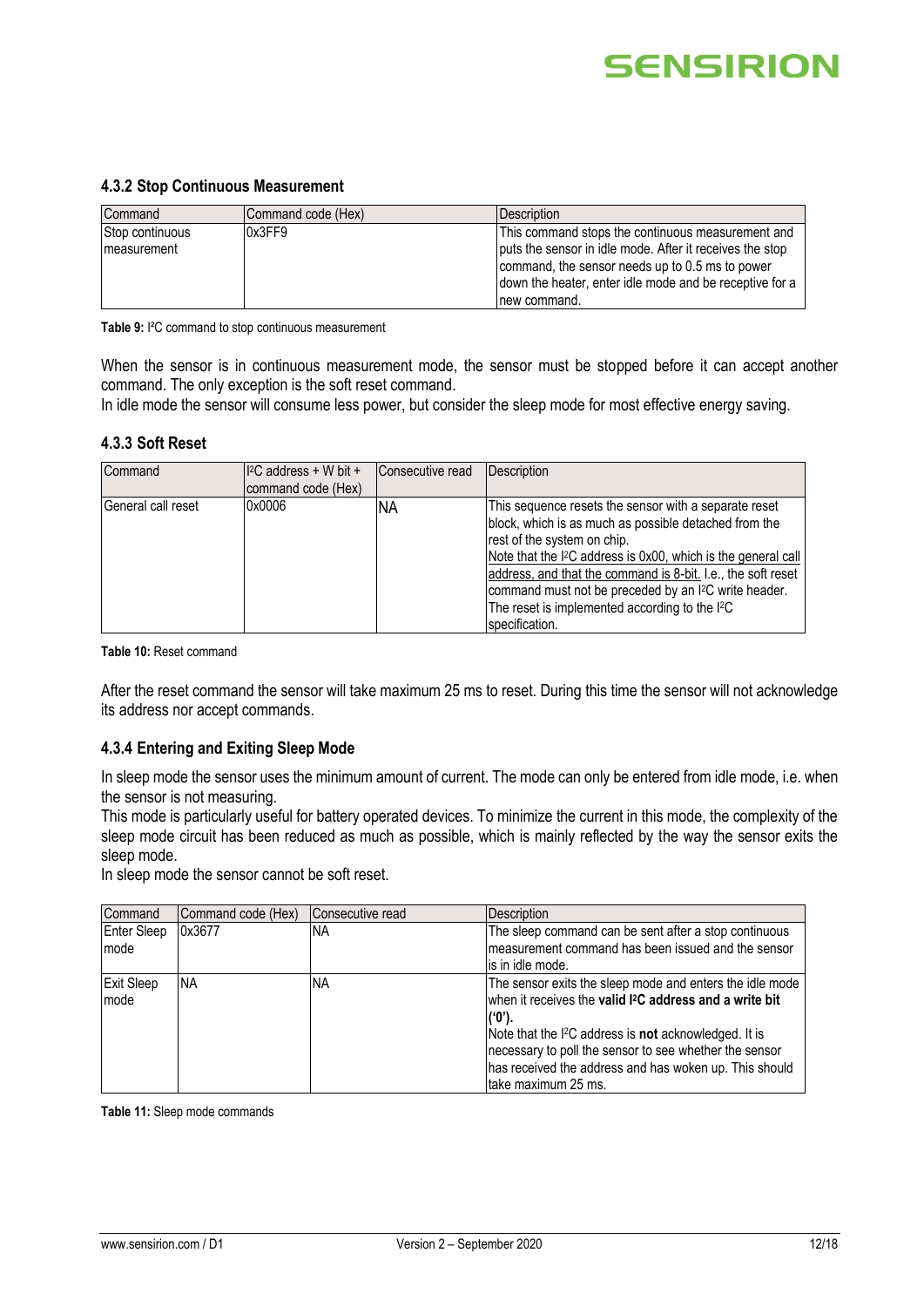#### <span id="page-12-0"></span>**4.3.5 Read Product Identifier and Serial Number**

The product identifier and serial number can be read out after sending a sequence of two commands.

First the I<sup>2</sup>C master sends two consecutive write headers and writes 16 bits for each command. Then the I<sup>2</sup>C master sends the read header and receives 6 words of 16-bit with a CRC byte after each word.



Dark areas with white text indicate that the sensor controls the SDA (Data) line.

| Command           | Command code (Hex) | IConsecutive read             | <b>Description</b>                                    |
|-------------------|--------------------|-------------------------------|-------------------------------------------------------|
| Read              | 0x367C             | Byte1: Product number [31:24] | Note that both commands need each to be preceded with |
| product           | 0xE102             | Byte2: Product number [23:16] | an $l^2C$ write header ( $l^2C$ address + W).         |
| <b>identifier</b> |                    | Byte3: CRC                    | The second command returns:                           |
|                   |                    | Byte4: Product number [15:8]  | 32-bit product and revision number. The product       |
|                   |                    | Byte5: Product number [7:0]   | number is listed in the table below.                  |
|                   |                    | Byte6: CRC                    | Note that the last 8 bits are the sensor's revision   |
|                   |                    | Byte7: Serial number [63:56]  | number and are subject to change in case of an        |
|                   |                    | Byte8: Serial number [55:48]  | update of the specifications.                         |
|                   |                    | Byte9: CRC                    | 64-bit unique serial number                           |
|                   |                    | Byte10: Serial number [47:40] |                                                       |
|                   |                    | Byte11: Serial number [39:32] |                                                       |
|                   |                    | Byte12: CRC                   |                                                       |
|                   |                    | Byte13: Serial number [31:24] |                                                       |
|                   |                    | Byte14: Serial number [23:16] |                                                       |
|                   |                    | Byte15: CRC                   |                                                       |
|                   |                    | Byte16: Serial number [15:8]  |                                                       |
|                   |                    | Byte17: Serial number [7:0]   |                                                       |
|                   |                    | Byte18: CRC                   |                                                       |

**Table 12:** Read product identifier

| Product    | <b>Product number</b> |
|------------|-----------------------|
| LD20-2600B | 0x070102xx            |

**Table 13:** Product number for LD20-2600B. Note that the last 8 bits are the sensor's revision number and can be subject to change. Thus, they are indicated by xx only.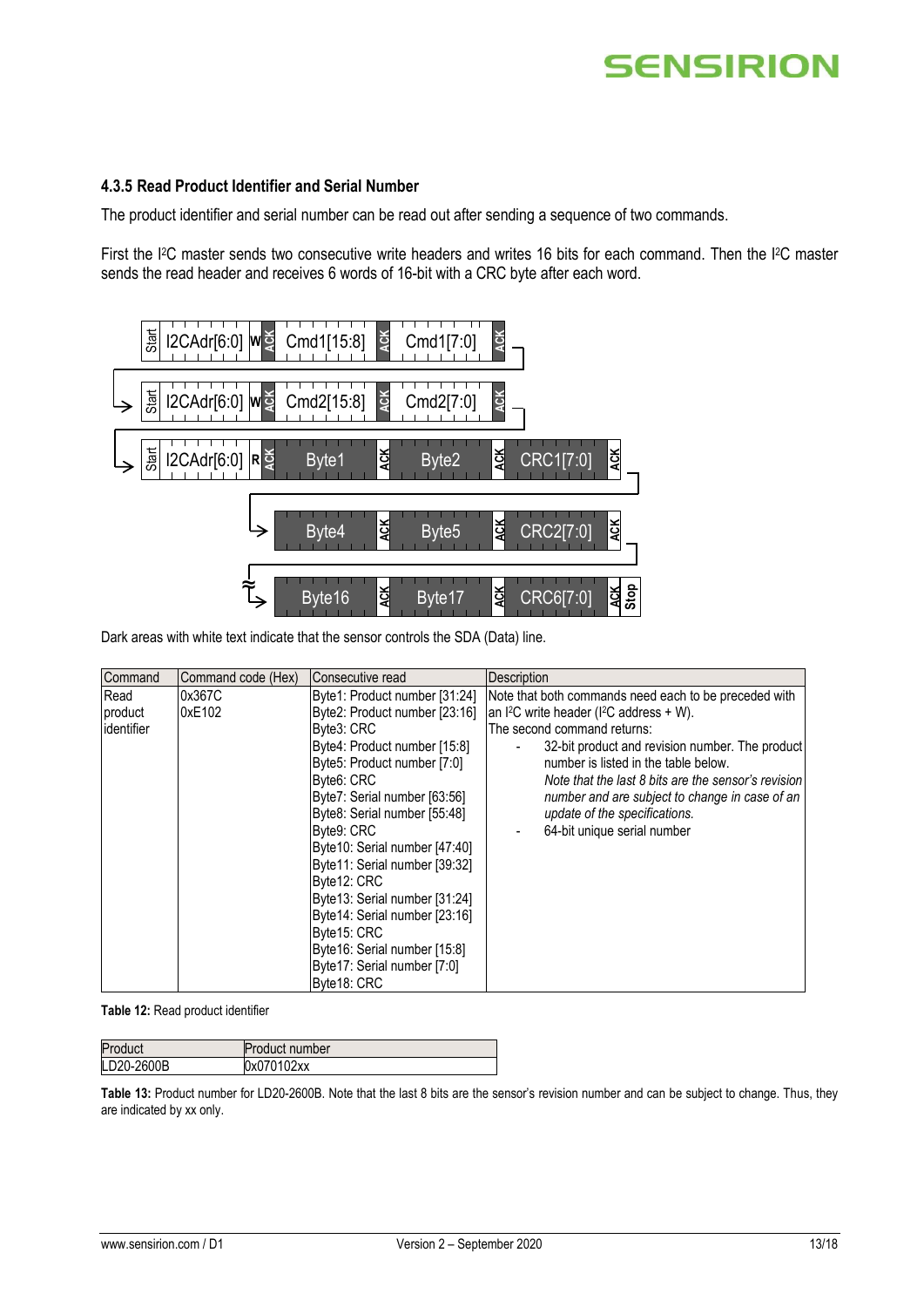#### **4.4 Checksum Calculation**

The 8-bit CRC checksum transmitted after each data word is generated by a CRC algorithm. Its properties are displayed i[n Table 14.](#page-13-0) The CRC covers the contents of the two previously transmitted data bytes. To calculate the checksum only these two previously transmitted data bytes are used.

| Property         | Value                     |
|------------------|---------------------------|
| Name             | CRC-8                     |
| Protected data   | read data                 |
| Width            | 8 bit                     |
| Polynomial       | $0x31 (x8 + x5 + x4 + 1)$ |
| Initialization   | 0xFF                      |
| Reflect input    | False                     |
| Reflect output   | False                     |
| <b>Final XOR</b> | 0x00                      |
| Example          | $CRC (0xBEEF) = 0x92$     |

<span id="page-13-0"></span>**Table 14:** Checksum definition

#### **4.5 Conversion to Physical Values**

Conversion of the liquid flow rate and temperature sensor signals to a physical value is done with the scale factor.

#### **4.5.1 Scale Factors**

| Parameter          | LD20-2600B  |
|--------------------|-------------|
| <b>Liquid Flow</b> | 20 (ml/h)-1 |
| Temperature        | 200 °C-1    |

**Table 15:** Scale factors

#### **4.5.2 Liquid Flow**

The digital calibrated liquid flow rate signal read from the sensor is a 16- bit signed integer number (two's complement number ranging from -32768 ... 32767. Note that with the sensor's output limit being ±1300 ml/h, it will only output values in the range -26000 … 26000). The integer value can be converted to the physical value by dividing it by the scale factor (liquid flow rate in ml/h = sensor output  $\div$  scale factor).

#### **4.5.3 Temperature**

The digital calibrated temperature signal read from the sensor is a 16-bit signed integer number (two's complement number ranging from -32768 … 32767). The integer value can be converted to the physical value by dividing it by the scale factor (temperature in  $°C =$  sensor output  $\div$  scale factor).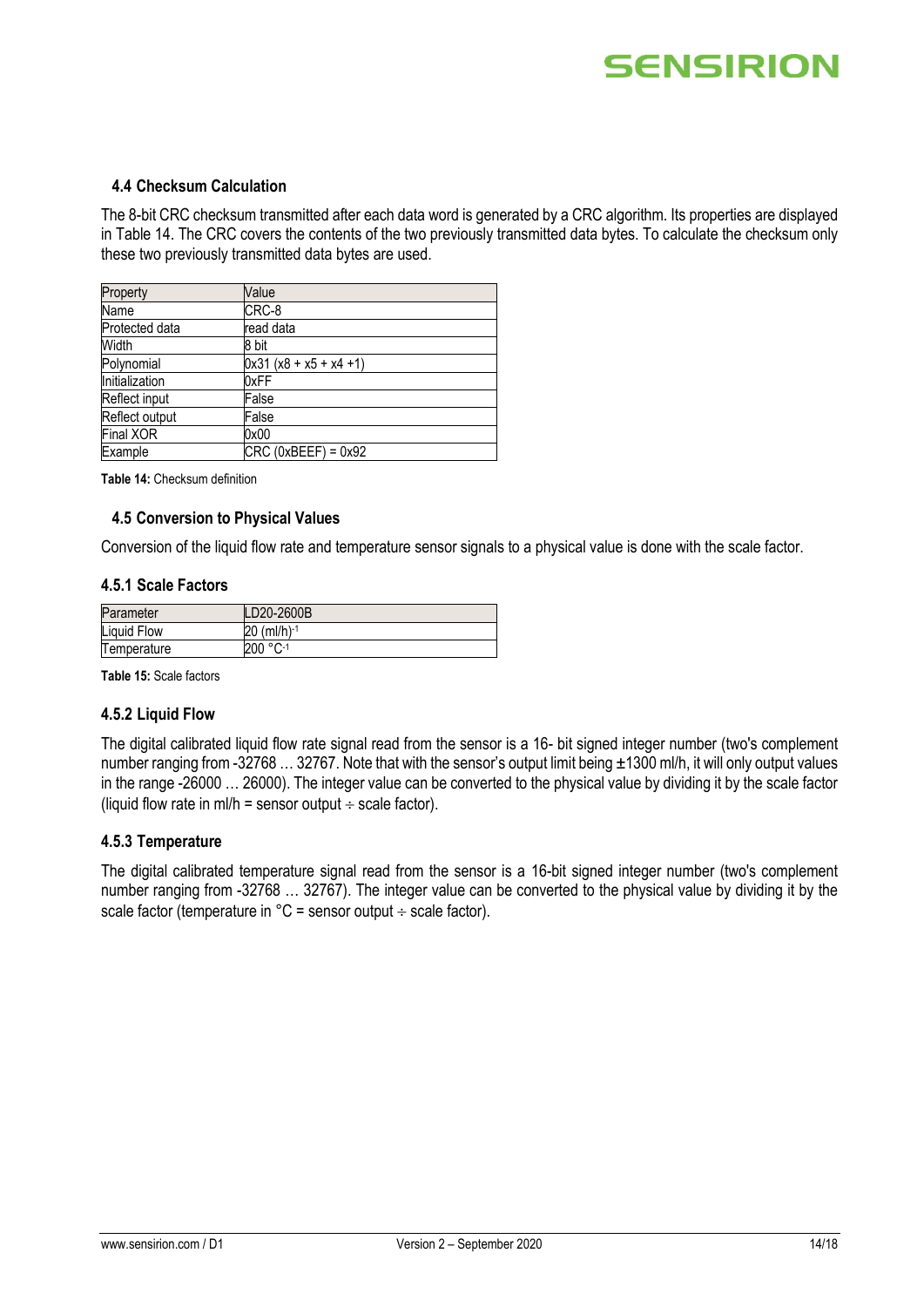### **5 Fluidic Specifications and Connections**

| Parameter                                              | LD20-2600B                                                                                      |
|--------------------------------------------------------|-------------------------------------------------------------------------------------------------|
| Wetted materials                                       | Polyetherimide (PEI),<br>Liquid-Crystal-Polymer<br>(LCP), medical-grade<br>epoxy-based adhesive |
| Fluidic connector ports (fittings)                     | <b>Barbed fittings</b>                                                                          |
| Recommended tubing ID for barbed fittings <sup>7</sup> | 3.2 mm $(1/8")$                                                                                 |
| Pressure drop (at 1000 ml/h, H <sub>2</sub> O, 23 °C)  | $< 0.2$ mbar                                                                                    |

**Table 16:** Fluidic specifications and connections

### **6 Mechanical Specifications**

| Parameter                                           | LD20-2600B                          |
|-----------------------------------------------------|-------------------------------------|
| Largest dimensions                                  | ~ (48 x 15.5 x 6.8) mm <sup>3</sup> |
| Weight                                              | $\sim$ 2.5 g                        |
| Inner diameter                                      | $\sim$ 2.5 mm                       |
| Inner volume                                        | $\sim$ 280 µl                       |
| Maximum recommended operating pressure <sup>8</sup> | 3 bar                               |
| Rated burst pressure                                | 10 bar                              |

**Table 17:** Mechanical specifications







**Figure 4:** Dimensions of LD20-2600B (all dimensions in mm)

<sup>7</sup> Depending on shore hardness of the used tubing. Here Shore A 65-70.

8 Pressure ratings apply to sensor only; pressure rating of the sensor-tube interface has to be assessed separately.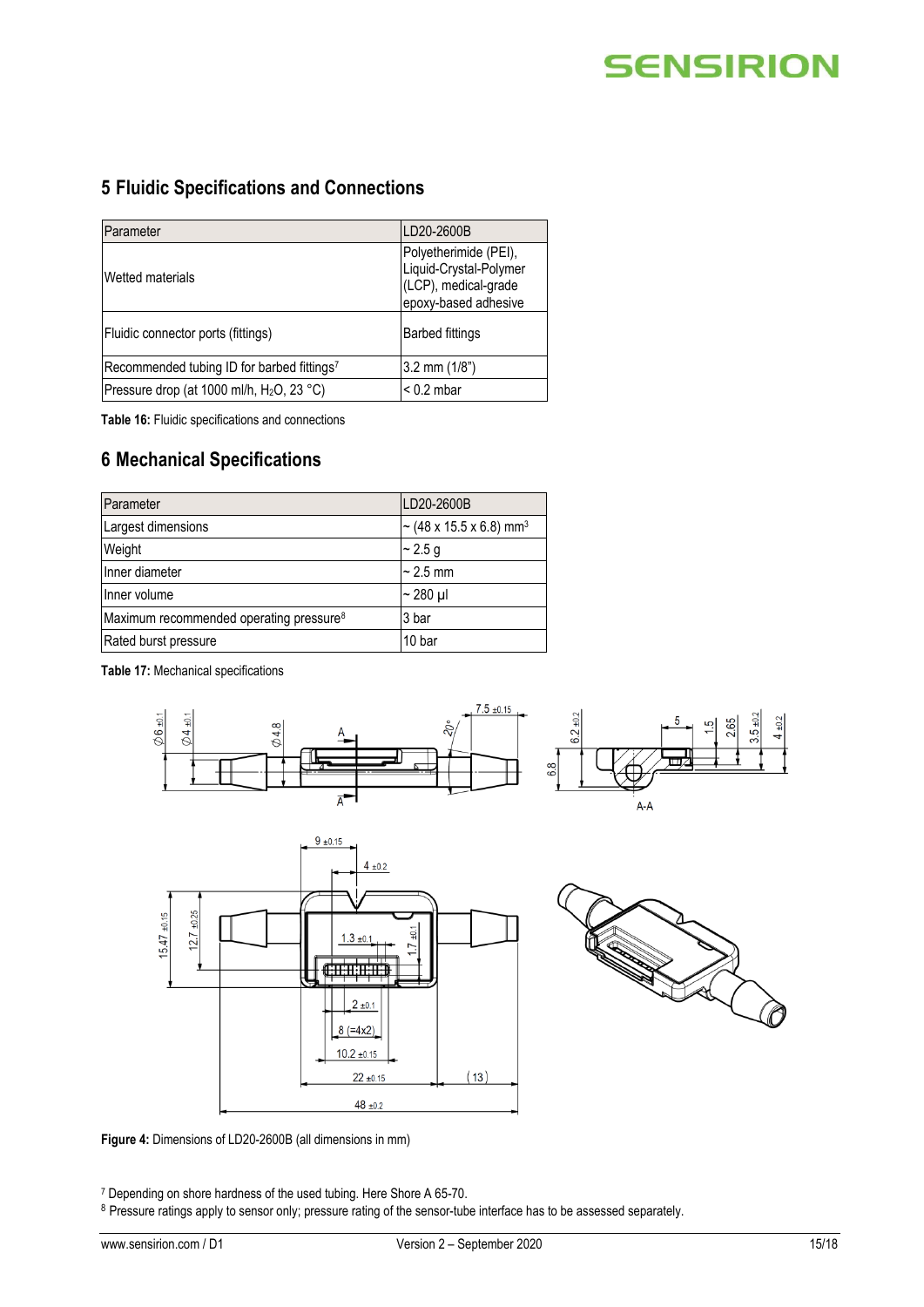### **7 Ordering Information**

Use the product names and article numbers shown in the following table when ordering LD20-2600B liquid flow sensors or the LD20 evaluation kit. Only the LD20 evaluation kit is available via Sensirion's worldwide distribution network. Please find an overview for your region under: [www.sensirion.com/distributor-search.](www.sensirion.com/distributor-search)

| Product                       | Description                                       | Article Number |  |
|-------------------------------|---------------------------------------------------|----------------|--|
| LD20-2600B                    | 1000 ml/h, with barbed fittings                   | 1-101564-02    |  |
| single-use liquid flow sensor |                                                   |                |  |
| SEK-LD20.                     | Sensors and base stations, without SCC1-USB cable | 3.000.478      |  |
| EvalKit for LD20-2600B        | (for detailed contents see below)                 |                |  |
| Accessories                   | <b>Description</b>                                | Article Number |  |
| LD20 base station             | Mounting support with 4-pin M8 connector          | 3.000.476      |  |
| SCC1-USB sensor cable         | USB cable for connection to a PC                  | 1-101007-01    |  |

#### **Table 18:** Ordering information

For fast and easy technology evaluation, Sensirion offers an evaluation kit (SEK-LD20, EvalKit for LD20-2600B).



Each LD20-2600B evaluation kit contains:

- **3 pcs LD20-2600B liquid flow sensors**
- **3 pcs LD20 base stations** used as a reusable electrical interface connector (injection molded, POM, for evaluation purposes only). It holds the sensor with the help of a clip-in mechanism and contains a PCB featuring additional ESD protection. The base station fits to all LD20 versions and connects the contact pads of the sensor via spring pins with a 4-pin M8 connector. Consequentially, it serves as a link between sensor and SCC1-USB Sensor Cable.
- **PC Software** (Viewer & Data Export Tool)

Please note

- The SCC1-USB sensor cable which is required for a plug-and-play connection to a PC is not part of the LD20 evaluation kit. It needs to be ordered separately through Sensirion's distribution network.
- The LD20 base station is not commercially available in larger numbers. It is provided in single quantities as part of the LD20 evaluation kit for testing purposes only. Sensirion has published Engineering Guidelines to support customers with their own design.

### **8 Packaging Information**

Standard shipment includes only the sensor, neither cables, base station, nor fluidic connection material.

The LD20 liquid flow sensors are shipped in trays of 50 pcs each.

The tray dimension is (350 x 260 x 19.5) mm<sup>3</sup>. By piling them up, the height per tray can be considered as 15 mm.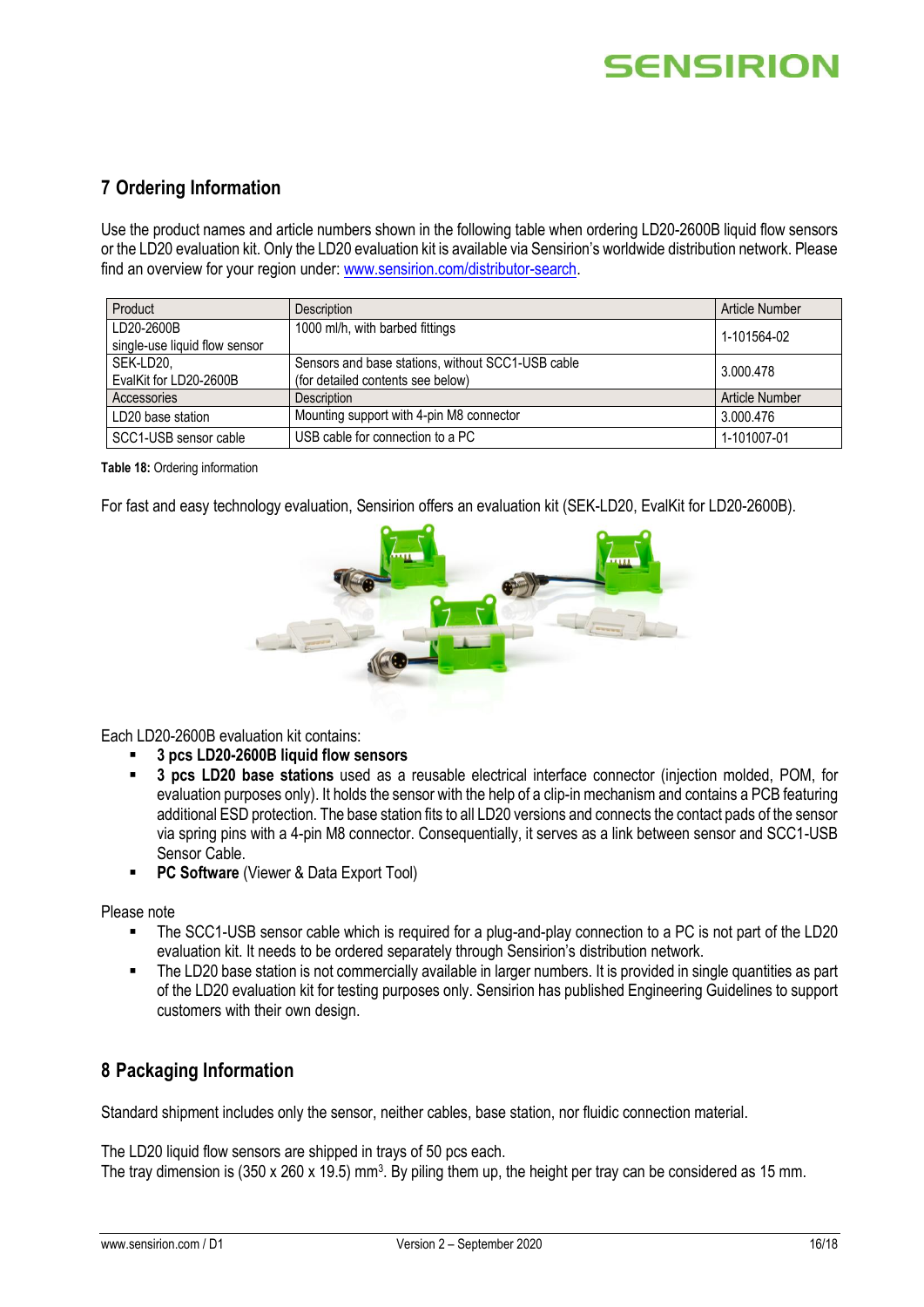### **9 Important Notices**

#### **9.1 Warning, Personal Injury**

**Do not use this product as safety or emergency stop devices or in any other application where failure of the product could result in personal injury. Do not use this product for applications other than its intended and authorized use. Before installing, handling, using or servicing this product, please consult the data sheet and application notes. Failure to comply with these instructions could result in death or serious injury.**

If the Buyer shall purchase or use SENSIRION products for any unintended or unauthorized application, Buyer shall defend, indemnify and hold harmless SENSIRION and its officers, employees, subsidiaries, affiliates and distributors against all claims, costs, damages and expenses, and reasonable attorney fees arising out of, directly or indirectly, any claim of personal injury or death associated with such unintended or unauthorized use, even if SENSIRION shall be allegedly negligent with respect to the design or the manufacture of the product.

#### **9.2 ESD Precautions**

The inherent design of this component causes it to be sensitive to electrostatic discharge (ESD). To prevent ESD-induced damage and/or degradation, take customary and statutory ESD precautions when handling this product.

#### **9.3 Warranty**

SENSIRION warrants solely to the original purchaser of this product for a period of 12 months (one year) from the date of delivery that this product shall be of the quality, material and workmanship defined in SENSIRION's published specifications of the product. Within such period, if proven to be defective, SENSIRION shall repair and/or replace this product, in SENSIRION's discretion, free of charge to the Buyer, provided that:

▪ notice in writing describing the defects shall be given to SENSIRION within fourteen (14) days after their appearance;

▪ such defects shall be found, to SENSIRION's reasonable satisfaction, to have arisen from SENSIRION's faulty design, material, or workmanship;

▪ the defective product shall be returned to SENSIRION's factory at the Buyer's expense; and

▪ the warranty period for any repaired or replaced product shall be limited to the unexpired portion of the original period.

This warranty does not apply to any equipment which has not been installed and used within the specifications recommended by SENSIRION for the intended and proper use of the equipment. EXCEPT FOR THE WARRANTIES EXPRESSLY SET FORTH HEREIN, SENSIRION MAKES NO WARRANTIES, EITHER EXPRESS OR IMPLIED, WITH RESPECT TO THE PRODUCT. ANY AND ALL WARRANTIES, INCLUDING WITHOUT LIMITATION, WARRANTIES OF MERCHANTABILITY OR FITNESS FOR A PARTICULAR PURPOSE, ARE EXPRESSLY EXCLUDED AND DECLINED.

SENSIRION is only liable for defects of this product arising under the conditions of operation provided for in the data sheet and proper use of the goods. SENSIRION explicitly disclaims all warranties, express or implied, for any period during which the goods are operated or stored not in accordance with the technical specifications.

SENSIRION does not assume any liability arising out of any application or use of any product or circuit and specifically disclaims any and all liability, including without limitation consequential or incidental damages. All operating parameters, including without limitation recommended parameters, must be validated for each customer's applications by customer's technical experts. Recommended parameters can and do vary in different applications.

SENSIRION reserves the right, without further notice, (i) to change the product specifications and/or the information in this document and (ii) to improve reliability, functions and design of this product.

Copyright© 2020, by SENSIRION. CMOSens® is a trademark of Sensirion All rights reserved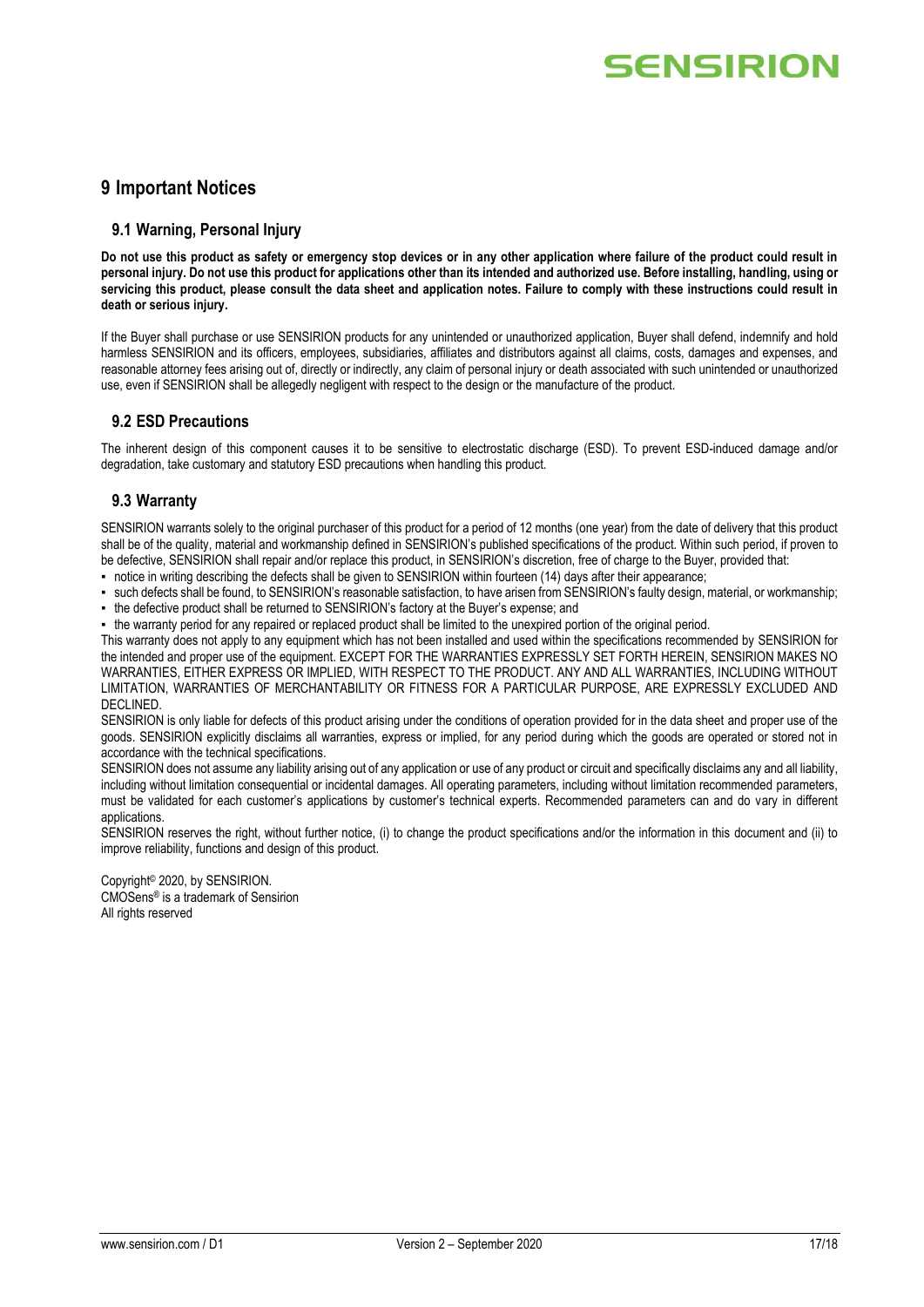### **10 Headquarters and Subsidiaries**

**Sensirion AG** Laubisrütistr. 50 8712 Stäfa **Switzerland** 

phone: +41 44 306 40 00 fax: +41 44 306 40 30 info@sensirion.com www.sensirion.com

**Sensirion Taiwan Co. Ltd** phone: +886 3 5506701 info@sensirion.com

**Sensirion Inc., USA** phone: +1 312 690 5858 info-us@sensirion.com www.sensirion.com

**Sensirion Japan Co. Ltd.** phone: +81 3 3444 4940 info-jp@sensirion.com www.sensirion.com/jp

**Sensirion Korea Co. Ltd.** phone: +82 31 337 7700~3 info-kr@sensirion.com www.sensirion.com/kr

**Sensirion China Co. Ltd.** phone: +86 755 8252 1501 info-cn@sensirion.com www.sensirion.com/cn

www.sensirion.com To find your local representative, please visit www.sensirion.com/distributors